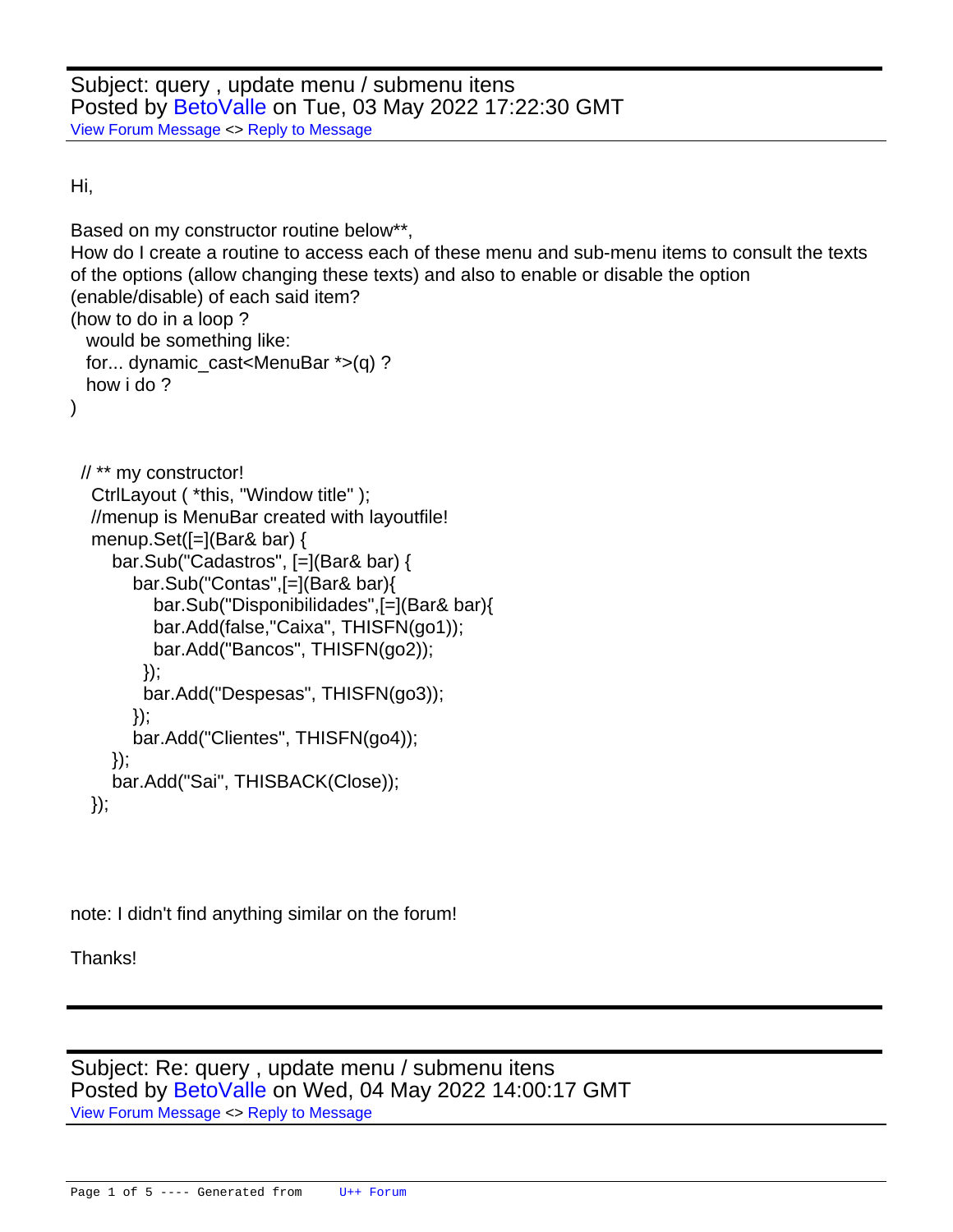Hi, see

 "I hit my head" and reached the maximum only in gaining access to the 2 menu items (Register and Sai) that are on the 1st level:

```
 LOG("HERE " << bar.GetFirstChild()->GetFirstChild()->GetDesc());
LOG("HERE next " << bar.GetFirstChild()->GetFirstChild()->GetNext()->GetDesc());
```
from then on I can't get the submenu items because in the 1st item (Registers) it returns that it has no child!

```
LOG("CHILD ? " << bar.GetFirstChild()->GetFirstChild()->GetChildCount() );
```
Could someone with more knowledge suggest something? Or even if this would be the way? Note that at runtime, the U++ user could change the description of an item, or delete an item/sub-item, or disable/deactivate temporarily.

Thanks!

Subject: Re: query , update menu / submenu itens Posted by [mirek](https://www.ultimatepp.org/forums/index.php?t=usrinfo&id=3) on Thu, 05 May 2022 12:44:31 GMT [View Forum Message](https://www.ultimatepp.org/forums/index.php?t=rview&th=11807&goto=58348#msg_58348) <> [Reply to Message](https://www.ultimatepp.org/forums/index.php?t=post&reply_to=58348)

You probably can with some really great effort, but this is really bad way how to achieve dynamic menus.

Instead, you can do this:

```
void MyApp::CastradosMenu(Bar& bar)
{
   bar.Add(my_name, [=] { PromptOK("something") });
   if(should_have_something)
     bar.Add("something", ...);
....
}
MyApp::MyApp() {
```
menup.Set([=](Bar& bar) {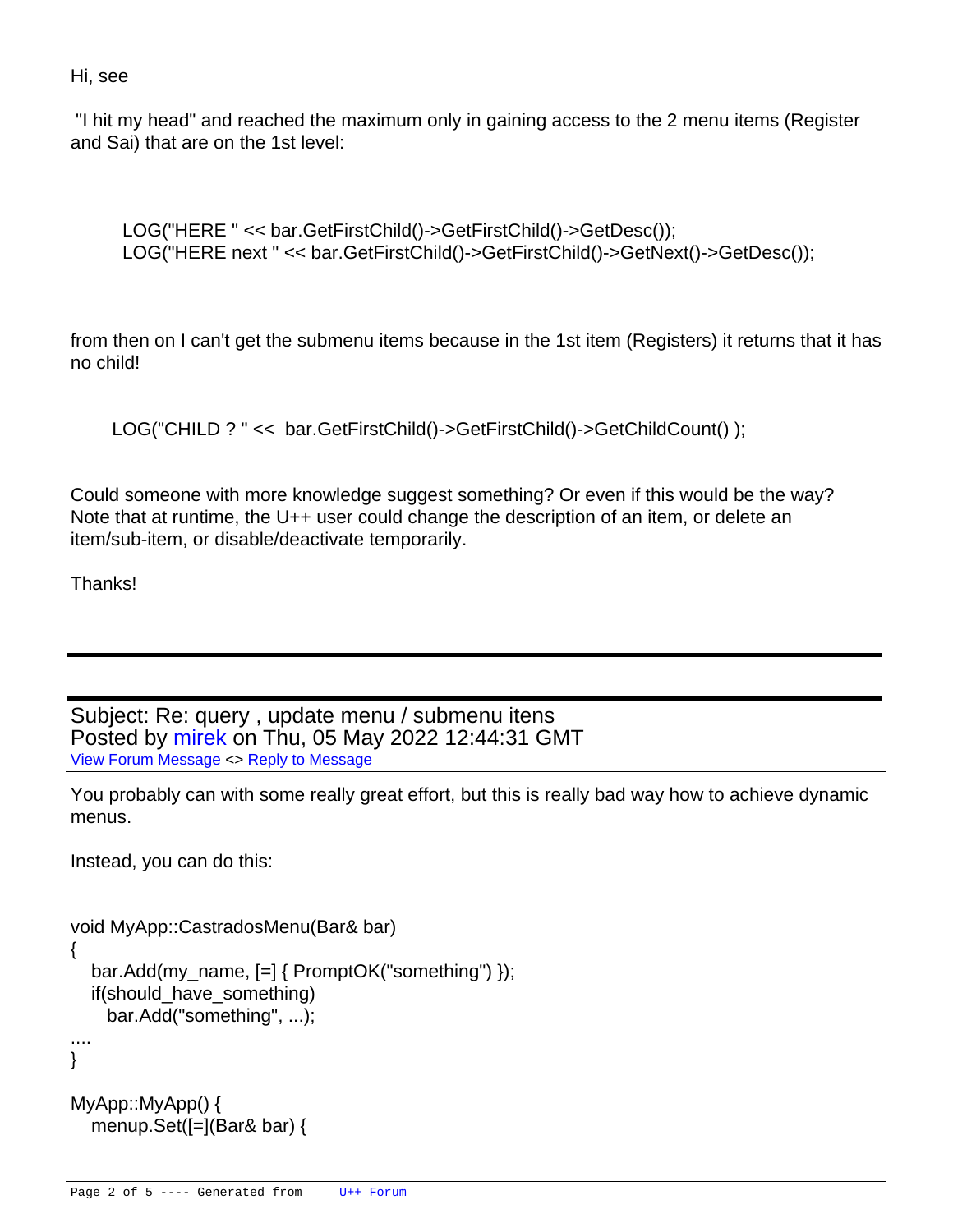```
 bar.Sub("Cadastros", [=](Bar& bar) { CastradosMenu(bar); });
   });
}
```
Now CastradosMenu will only get invoked when it gets open, so you can fully programatically setup its content.

Mirek

Subject: Re: query , update menu / submenu itens Posted by [BetoValle](https://www.ultimatepp.org/forums/index.php?t=usrinfo&id=34547) on Thu, 05 May 2022 16:54:49 GMT [View Forum Message](https://www.ultimatepp.org/forums/index.php?t=rview&th=11807&goto=58349#msg_58349) <> [Reply to Message](https://www.ultimatepp.org/forums/index.php?t=post&reply_to=58349)

thanks Mirek!

Do you know what made me put this post on menu? another post about ide bookmark! Then I tried to understand there, but first I needed to know more about the menu. And precisely about this situation I identified that the way it is programmed in IDE, there is no option to unmark the marked bookmark! https:// www.ultimatepp.org/forums/index.php?t=msg&th=11805&s tart=0& But there it is quite complex to understand how to do this!

Subject: Re: query , update menu / submenu itens Posted by [Oblivion](https://www.ultimatepp.org/forums/index.php?t=usrinfo&id=447) on Thu, 05 May 2022 18:11:03 GMT [View Forum Message](https://www.ultimatepp.org/forums/index.php?t=rview&th=11807&goto=58350#msg_58350) <> [Reply to Message](https://www.ultimatepp.org/forums/index.php?t=post&reply_to=58350)

Hello BetoValle,

Mirek has alredy pointed to the right direction.

To give you the idea, just try the below rudimentary example.

It appends a simple, programmable popup menu to an array. To program the menu, simply right click on the array and change its attributes or content...

#include <CtrlLib/Ctr<lLib.h>

using namespace Upp;

struct MenuTest : TopWindow { ArrayCtrl list;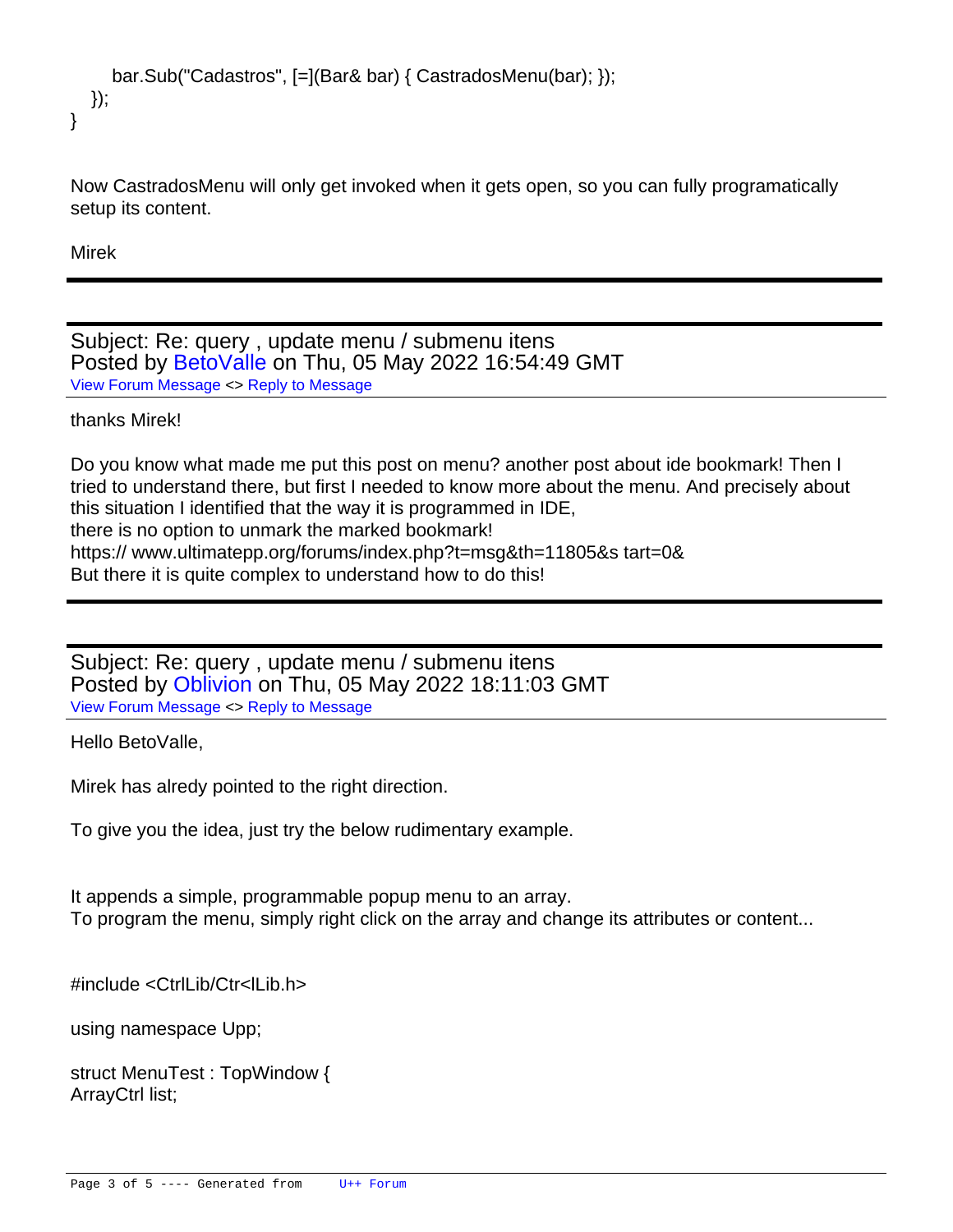```
	MenuTest()
	{
 		SetRect(0, 0, 1024, 768);
 		Sizeable().Zoomable().CenterScreen();
 		// Let's Configure the array.
 		Add(list.SizePos());
 		list.AddColumn("Text").Edit(Single<EditString>());
 		list.AddColumn("State").Ctrls<Option>();
 		list.ColumnWidths("200, 20");
 		list.Moving().Track().Appending().Removing().SetEditable();
 		// Fill the array.
 for(int i = 0; i < 10; i++)
 			list.Add(AsString(i), (bool) false);
 		// Override the popup menu of the array
 list.WhenBar = [=](Bar& bar) {
 			// RE-add the main popup menu of ArrayCtrl.
  			list.StdBar(bar);
  int n = list. Get Count(); // Don't append the user menu to the array menu if the array is empty...
  if(n \leq 0)				return;
  			bar.Separator();
  for(int i = 0; i < list.GetCount(); i++) {
  bool enable = list. Get(i, 1);
  String text = list. Get(i, 0);
  				bar.Add(enable, text, [=]{ PromptOK(text); }); // action!
  			}
 		};
	}
};
GUI APP MAIN
{
	MenuTest().Run();
}
```
Best regards, Oblivion